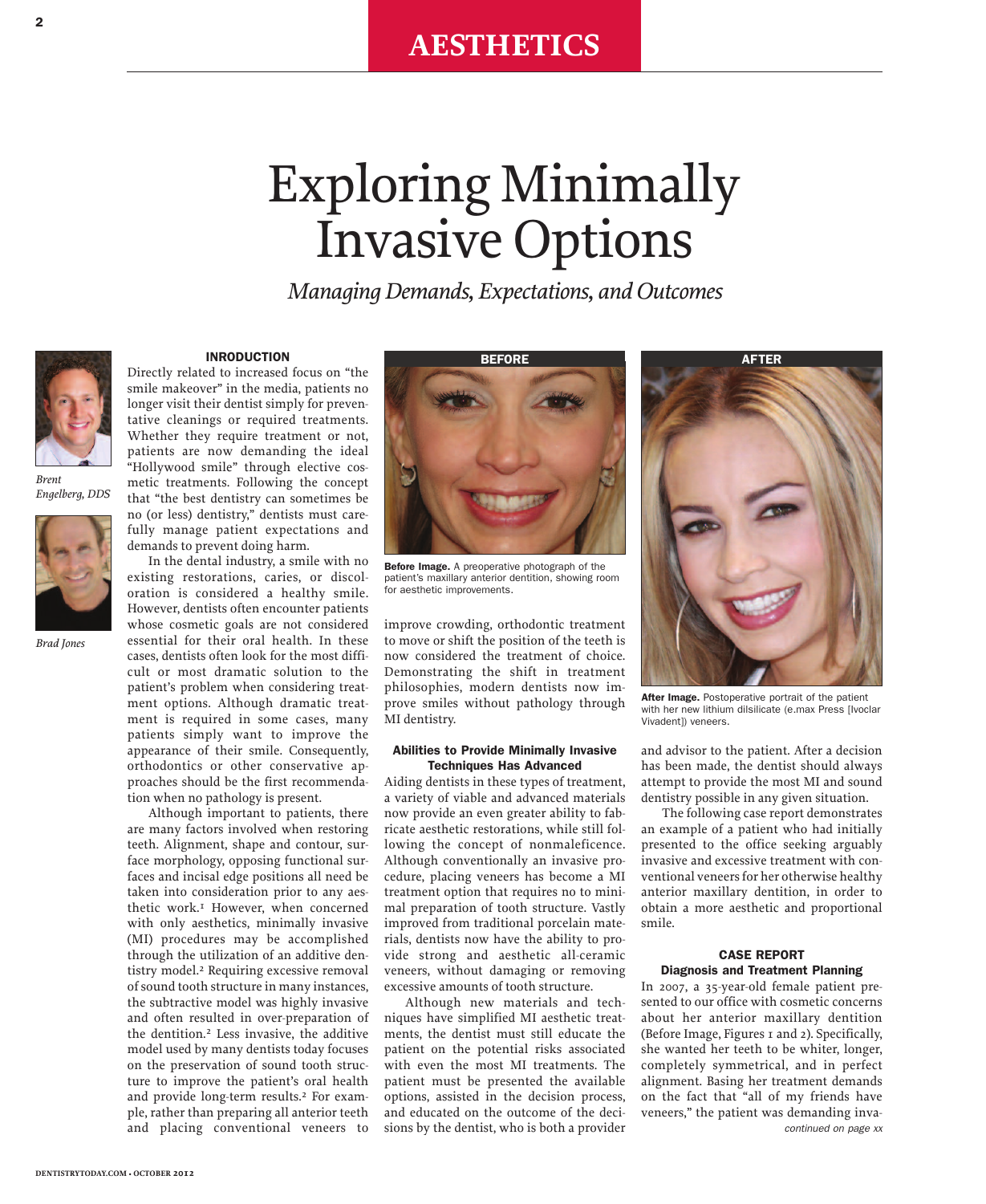sive veneers on teeth Nos. 5 to 12. Although a possible and viable treatment option, it was noted that the patient did not present with tooth decay, periodontal issues, or occlusal pathology. As a clinician, I was uncomfortable with the idea of providing veneers for only cosmetic reasons, so repositioning the teeth with removable aligner tray therapy (Invisalign [Align Technology]) and whitening to correct discolorations was the suggested course of treatment. Displeased and unenthused with the MI treatment plan, the patient declined treatment. However, she did remain a patient in our practice and continued her schedule of regular hygiene appointments for more than 4 years.

In 2011, we revisited the patient's concerns regarding the aesthetics of her smile. Allowing for a more conservative treatment plan and MI preparation,some new and reliable restorative materials had since become available. Therefore, it was decided that the patient would be able to safely and predictably undergo a cosmetic restoration of the maxillary anterior teeth.

During patient consultation, digital photographs were taken and evaluated to determine the best treatment plan. During this appointment, the patient's goals for her smile were also discussed. From these discussions and observations, a treatment plan was decided upon, which included whitening of the lower arch, laser recontouring of the gingiva as needed, and restorations on teeth Nos. 5 to 12, and tooth No. 22, utilizing thin lithium disilicate veneers.

Selected as the material of choice for this case, pressable lithium disilicate ceramic (IPS e.max Press [Ivoclar Vivadent]) provides the fit, form, and function of traditional pressable ceramics, but with greater strength.<sup>3-6</sup> In addition, this lithium disilicate material exhibits the optical properties necessary to create aesthetic and  $natural$  appearing restorations.<sup>3-6</sup>

Prior to any restorative work, the patient's oral heath was evaluated for dysfunction or pathology. Initially, a joint vibration analysis (BioResearch Associates) was completed to assess the health and function of the temporomandibular joints. A full range of digital radiographs (Schick Technologies) and digital photographs (S2 Pro [Fuji]) were then taken, along with an earless face-bow (Kois Dento-Facial



**Figure 1.** The preoperative smile photograph demonstrated the need for longer, whiter, and straighter teeth.



**Figure 2.** The retracted photograph of the patient's smile demonstrated the need for whitening and gingival recontouring of the mandibular anterior dentition.



**Figure 3.** To ensure the laboratory technician had all diagnostic information needed, a Kois earless face-bow (Panadent) record was taken.



**Figure 4.** A preoperative model was created to aid the dentist in the fabrication and placement of provisional restorations.



**Figure 7.** After placing the provisional restorations, an oral hygiene technique was demonstrated to the patient to maintain the health of the soft tissues.



**Figure 5.** Prior to depth cutting, the areas that remained out of the arch form were trimmed.



**Figure 8.** A full-facial photograph of the provisional restorations intraorally.



**Figure 6.** An additive/reductive model was created to accurately plan the preparation of the dentition.



**Figure 9.** Corrections were made to the provisional model and a new model was made using a matrix and wax-injector. Wax was then injected on the lubricated dies to create a duplicate model of the modified provisional.



**Figure 10.** The finalized wax-up was placed on the model to ensure fit and function.

Analyzer [Panadent]) (Figure 3).

After confirming that no underlying conditions were present, diagnostic impressions were made using a vinyl polysiloxane (VPS) impression material (Position Penta Quick [3M ESPE]; Directed Flow Impression Trays [3M ESPE]) to aid in the fabrication of the provisional and definitive restorations. While evaluating the patient's occlusion, it became apparent that a veneer restoration was



**Figure 11.** After pressing, the restorations were placed on the model to be cut back and layered.

needed on tooth No. 22 to establish ideal canine guidance. A full periodontal charting was then completed, followed by an oral cancer screening and a close evaluation of all teeth for signs of decay.

Once it was determined that the patient wasin good oral health, preparation for MI veneers began.

#### **Clinical Protocol**

The patient was anesthetized with 3



**Figure 12.** A 0.5-mm facial-incisal bevel reduction was completed, along with an undercut to create a natural halo effect.

carpules of 4% articaine hydrochloride solution with 1:100,000 epinephrine (Septocaine [Septodont]) using a computerized anesthetic injection system (The Wand [CompuDent Inc]). The lips and cheek were then retracted (OptraGate [Ivoclar Vivadent]) to help make our work more efficient and to maximize patient comfort throughout the duration of the procedure. While allowing the anesthetic *continued on page xx*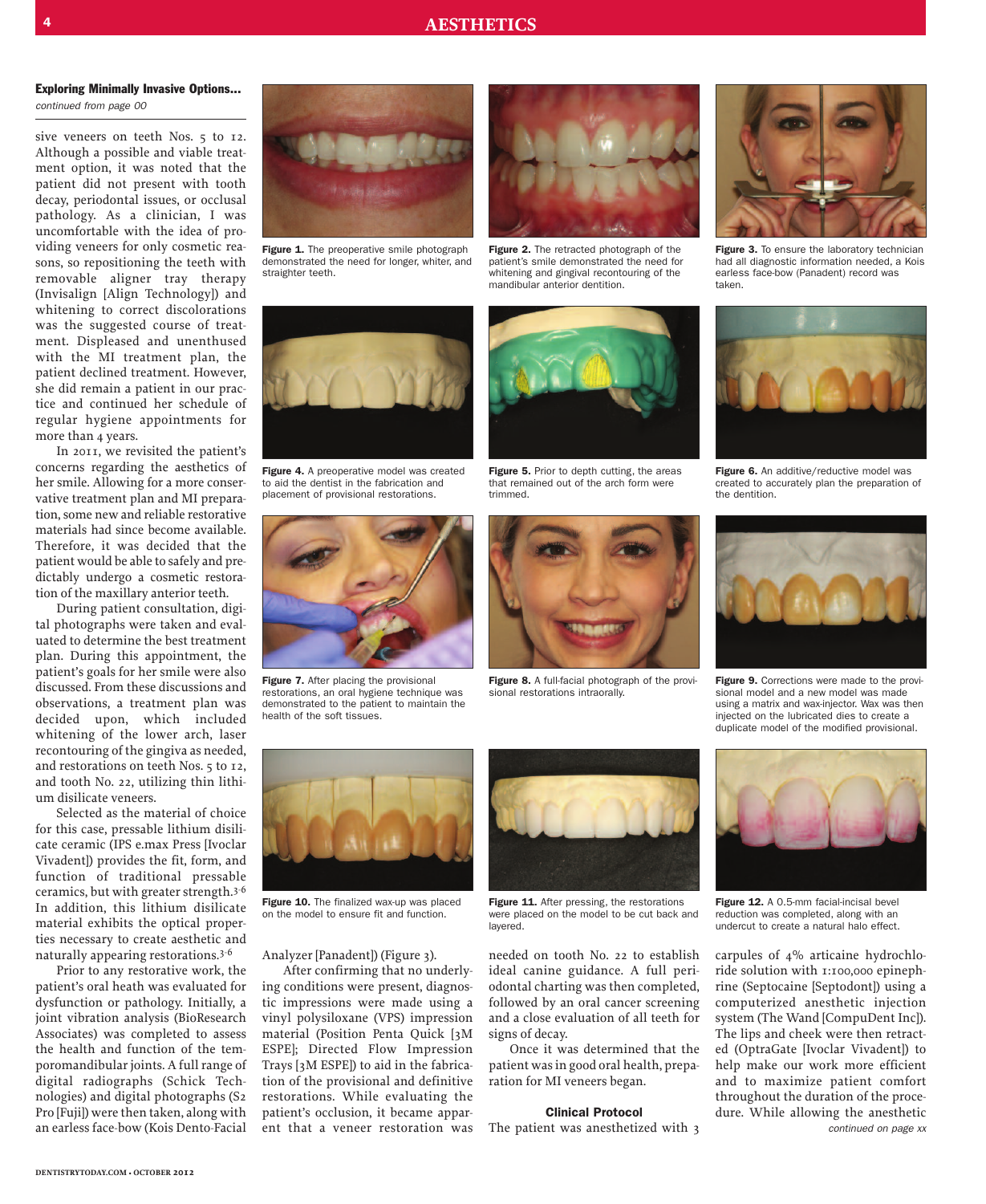to take effect, a pre-reduction was performed using a diamond bur (KS6SC 025 [Komet USA]) on any areas that were aligned out of the desired arch form. Utilizing the initial diagnostic wax-up and a soft-tissue diode laser (Odyssey Navigator [Ivoclar Vivadent]), areas that indicated the need for recontouring of the gingiva were corrected to provide ideal gingival symmetry, being careful to observe the biologic width. 7

After both tooth and gingival prerecontouring, a silicone putty matrix (Sil-Tech [Ivoclar Vivadent]) was made from the laboratory wax-up, filled with a bis-acrylic provisional material (Protemp Plus [3M ESPE]), and seated on the unprepared teeth. The silicone putty matrix was allowed to stay in the mouth for 3 minutes until the bisacryl material was set. Then, the matrix was removed, leaving a mockup in place intraorally; this would be used as a blueprint for the final proposed restorations and as an ideal guide for the preparations.

Tooth preparation then began with a diamond depth cut bur (828- 026 [KOMET USA]), which included facial depth cuts of 0.5 mm in 3 planes and incisal depth cuts of 1.0 mm. To ensure perfect accuracy, and in order to conserve as much tooth as possible during preparation, the bis-acryl provisional shell was prepared into as though it were tooth structure. This meant that some areas were prepared within the provisional material, while others were completed in tooth structure. Each tooth was prepared sequentially with the LD0526 kit (KOMET USA) containing the KS series (KSo 010, KS1SC 012, KS3SC 016, KS6SC 025, and KS5SC 031) burs; for minimal or no preparation and to preventsharp angles or J-shaped margins.

After the initial preparations were completed, the interproximal areas were smoothed with a flame-shaped diamond bur (FSD6EF [KOMET USA]). The facial and palatal surfaces were then smoothed with the 8856 021 (KOMET USA) very fine diamond bur, which mimics the KS burs in general shape, but possesses a slightly more tapered contour to eliminate undercuts. Facial reduction was eventually completed at a depth of approximately 0.8 mm from the outer surface of the bisacryl provisional shell. Utilizing an electric handpiece (ELECTROtorque [KaVo]) at a reduced speed of 15, preparation continued to the margins. The



**Figure 13.** To develop characterization in the restorations, internal powder effects were placed on the cutback surfaces.



**Figure 16.** The full-contour enamel powders were fired.



**Figure 14.** The internal powder effects were fired.



**Figure 17.** A red wax-based pencil was used to mark the height of contour for the interproximal deflection zones, which were then developed with a diamond-based rubber wheel



**Figure 20.** The restorations were tried-in to confirm fit, function, and marginal integrity.



**Figure 15.** Full-contour enamel powders were used to further build the restorations.



**Figure 18.** Prior to cleaning and glazing, rotary diamonds were utilized to develop the surface lobes and perikymata.



**Figure 21.** The central incisors were tried-in individually to verify proper fit, then seated together.



**Figure 24.** Postoperative lateral view of the patient's smile demonstrated natural optical qualities that mimicked the surrounding dentition.

Desensitizer [Ivoclar Vivadent]) and coated with a fourth-generation primer-only (OptiBond FL [Kerr]) and air-thinned. Lined with bisacryl provisional material (B1 Luxatemp, [DMG America]), the matrix was placed over the preparations. After allowing the provisional material to cure for 3 minutes, the matrix was gently removed and the facial and palatal surfaces were trimmed of excess provisional material with finishing carbide burs(KOMET FS6 014 and 7408 023) intraorally.

*continued on page xx*





**Figure 22.** Postoperative retracted view of the definitive restorations demonstrated improved aesthetics.

margins were made extremely smooth because this is critical to the success of the case; the smoother the preparation the more accurate the impression and the die are, and the easier the seating procedure will go. 8 Once complete, the preparations were polished with a progression of finishing and polishing system discs (Sof-Lex [3M ESPE]). Using water spray, the incisal edges of all the preparations were also rounded.

Following the completion of the preparations, a series of photographs was taken (with and without stump



**Figure 23.** Postoperative smile of the patient's dentition showed great improvement in color, shape, and spacing.

shades) for communication with the laboratory team. A master impression was then taken using a heavy body VPS impression material (Imprint [3M ESPE]) in an impression tray (Directed Flow Trays), and a regular body VPS impression material (Imprint) placed directly on the teeth and margins.

Since all the teeth required veneers, the silicone putty matrix (the same one initially used for the mockup) was used to lock them in place. The teeth were then coated with an antibacterial desensitizing solution (Telio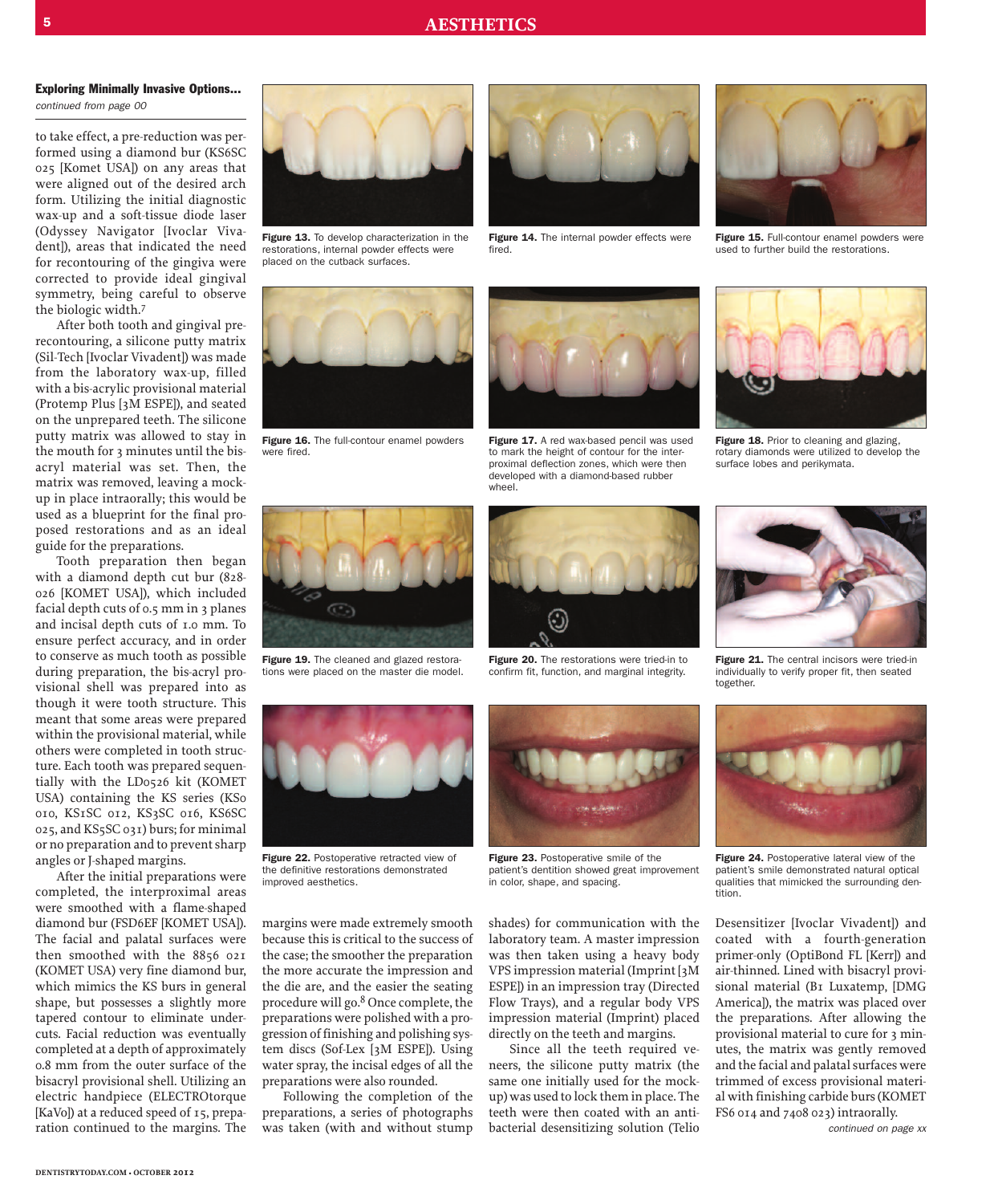The gingival embrasures were then opened to eliminate compression of the gingival tissue and the formation of black triangles on seating day. Occlusion was verified and the provisionals were polished using a series of polishing cups and points (Astropol [Ivoclar Vivadent]). Finally, a very light coating of a low-viscosity polish/sealant was placed on the facial surfaces of the temporary restorations (BisCover LV [BISCO Dental Products]).

After completion of the provisional restorations, the patient was instructed to make the clinician aware of any aesthetic or functional changes that were required prior to fabrication of the definitive restorations (Figures 4 and 5). Any required changes were then communicated to the laboratory and all corrections were made to the initial model (Figure 6). Essential to the success of provisionalization stage, proper hygiene technique was demonstrated to the patient (Figure 7).

#### **Dental Laboratory Protocol**

All diagnostic information and records, including clinical photographs and the Kois earless face-bow transfer plate, were sent to the dental laboratory team to assist in the fabrication of the wax-up and the silicone putty matrix, which were used to fabricate the both the provisional and definitive restorations (Figure 8). A matrix of the modified provisional model was then created and a jeweler's wax injector was used to create an exact duplicate on the lubricated master dies (Figures 9 and 10). Prior to sealing the margins for investing, form and function were developed in the wax-up.

After spruing and investing, the wax restorations were ready to be burnt out and pressed using a high performance press furnace (Programat EP 5000/G2 [Ivoclar Vivadent]). The restorations would be fabricated from a pressable lithium disilicate restorative material (IPS e.max Impulse [Ivoclar Vivadent]), in Value 3 ingots, with a core shade of Chromoscope Bleach 030.

After pressing, the restorations were divested, the sprues were removed, and the pressings were fitted to the master dies (Figure 11). Since the restorations were waxed and pressed to full contour, it was then necessary to systematically cut back the incisal-facial surfaces of the

pressings. This would allow the ceramist to layer internal mamelons that would then be covered by enamel layers (IPS e.max Ceram [Ivoclar Vivadent]), mimicking the color and optical qualities found in the surrounding natural dentition.

To begin the cutback stage, a 0.5 mm facial reduction was completed using a cardibond ceramic diamond (DB-15M [Cardinal Rotary Instruments]) to bevel down approximately one half of the restoration. A red pencil was then utilized to mark the incisal and inter-proximal areas to be troughed-out with a centered diaTo lessen the brassy appearance caused by the artificial glaze, the flat surface of a knife-edged carborundum filled white rubber wheel (G322 [Cardinal Rotary Instruments]) was used carefully, to ensure the desired number of perikymata were maintained. To finish creating the desired luster, a knife-edge diamond polisher (U6125-250-1 [Cardinal Rotary Instruments]) was used to replicate the surfaces of the natural dentition (Figure  $T<sub>0</sub>$ 

Upon completion, the gingival interproximal spaces were scrutinized against the hard-tissue model to

*...the dentist has the opportunity to educate the patient and assist the patient in making the proper treatment choice.*

mond disc (9009.220HP [Cardinal Rotary Instruments]), which guaranteed the creation of a proper halo effect (Figure 12). The trough, or undercut, was then colored using high (Vanilla) and low (Gray) value stains (Universal Stains [Ivoclar Vivadent]), to impact the incisal edges. Shade BL2 bleach dentin (Universal Stains), was then applied to emulate internal dentin lobes and/or mamelons (Figure 13).

Following application, the powders and stains were fired under full vacuum to 750°C at a climbing rate of 60° per minute, with a one minute high temperature hold (Figure 14). Opal clear (OE1) and high value (TI1) enamel powders were then carefully segmented over the internal effects to create an optical filter, which gave the internal effects a natural appearance (Figure  $15$ ). The contour of the restorations was then finalized and the restorations were bisque baked (Figure 16).

After bisque baking, a diamond bur(ZDL8842R-018-1 [Cardinal Rotary Instruments]) was used to smooth the surfaces, then to shape and contour the restorations. A red pencil was used to mark the desired heights of the contours to aid in the development of the interproximal deflective zones (Figure 17). The facial lobes and surface textures were then created using the diamond bur (ZDL8842R-018-1) (Figure 18).

A non-fluorescent glaze paste (IPS e.max Ceram Glaze Paste [Ivoclar Vivadent]) was applied to the finalized surfaces of the restorations and fired under full vacuum to 740°C at a rate of climb of 70° per minute, with a one minute high temperature hold.

ensure that black triangles were not present (Figure 20). To prepare the restorations for delivery, the internal aspects of the finalized restorations were then carefully cleansed with an aluminum oxide microblaster and etched with 5% hydrofluoric acid etching gel (Ceramic Etching Gel [Ivoclar Vivadent]) for 20 seconds. The lithium disilicate restorations were then delivered to the clinician and patient for final seating.

#### **Delivery Appointment**

To guarantee normal lip and facial gingival areas, as well as patient comfort, when fitting the restorations only the left and right palatal areas were anesthetized with three fourths carpule of Septocaine on each side using the Wand. The provisionals were then removed and the preparations cleaned with hydrogen peroxide in a metaldental infuser tipped syringe (Ultradent Products). To clean the preparationsfurther, a pumice slurry (Consepsis Scrub [Ultradent Products]) and rotary brush (ICB Brushes [Ultradent Products]) were used.

The lithium disilicate veneers for the central incisors were first tried-in separately; and then together to verify fit, contacts, and the overall appearance (Figure 21). Composite based tryin gel (Variolink Veneer [Ivoclar Vivadent]), in shade +2, was used since the patient desired extremely white teeth. The patient then evaluated the restorations for shade, length, and overall aesthetics.

Once it was certain that the cosmetic aspects of the restorations were satisfactory, the veneers were ready to be seated. The restorations were then removed and the internal surfaces

cleaned of the try-in gel with water, followed by 35% phosphoric acid etch (Ultra Etch [Ultradent products]), then rerinsed and dried. A prehydrolyzed silane-based primer ( $RelyX$  [3M ESPE]) was placed on all internal surfaces of the restorations for 20 seconds and air-thinned.

Immediately following, a fourthgeneration adhesive (All Bond 3 [BISCO Dental Products]) was placed on all internal surfaces of the restorations and air-thinned. A fourth-generation adhesive was selected in this case to provide longevity and improved bond strength to the prepared dentin and enamel. 9 Studies have shown that fourth-generation adhesives outperform any other generation of dentin adhesive. 10 A lightcured resin cement (Variolink Veneer) in shade +2 was chosen as the luting agent of choice due in part to good long-term color stability. The cement was loaded into the restorations, and then placed in light-proof containers (Vivapad [Ivoclar Vivadent]) until the teeth were ready for the bonding.

The preparations were rinsed with water and dried, and a final check of the teeth for provisional material or any remaining try-in gel was completed. The teeth were then etched with 35% phosphoric acid (Ultra-Etch [Ultradent Products]) for 20 seconds, rinsed, and dried. To prevent dentinal hypersensitivity, a desensitizing agent (Telio [Ivoclar Vivadent]) was applied for 20 seconds on each tooth and air-thinned with a high-speed evacuation until there was no movement of liquid and the teeth appeared glossy.

An ethanol-based adhesive (All Bond 3) was then applied with a microbrush (Microbrush International) to each tooth for 20 seconds. During adhesive placement, ideal tissue health helps to ensure an optimal bond; if bleeding had occurred, the entire process would have been stopped to control bleeding to prevent microleakage and discoloration of the restorations at the marginal areas.<sup>11,12</sup>

The adhesive was air-thinned with high-speed evacuation until there was absolutely no movement to ensure total evaporation of the solvent for guaranteed bond strength.<sup>13</sup> The teeth were then light-cured with a light emitting diode (LED) curing light (Bluephase [Ivoclar Vivadent]) for 15 seconds. The resin-cement loaded veneers were then carefully and firmly placed on the teeth and held in the proper position. A 2.0 mm *continued on page xx*